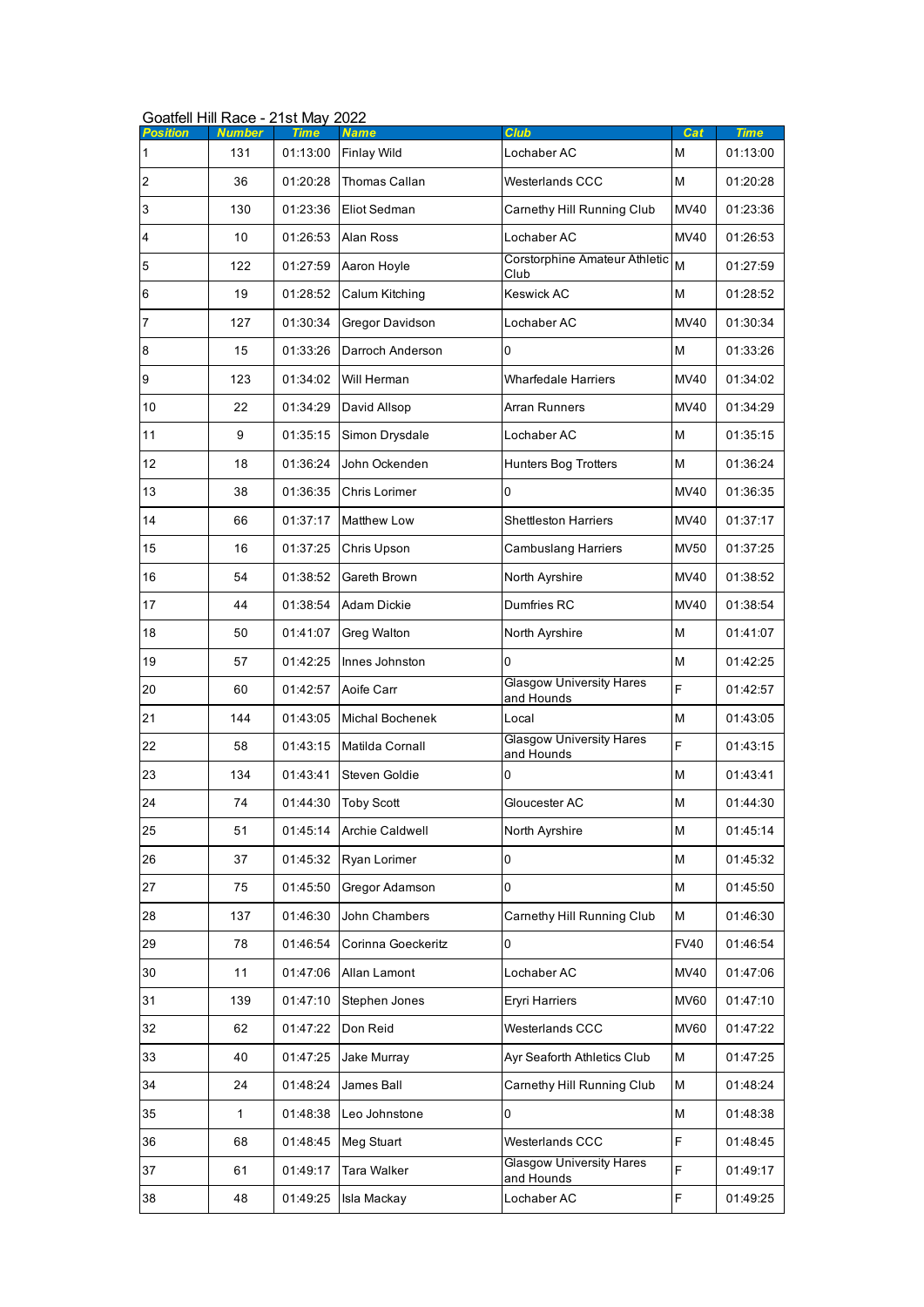| <b>Position</b> | GUALIEII FIIII RACE - Z ISL MAY ZUZZ<br><b>Number</b> | <b>Time</b> | <b>Name</b>             | Club                              | Cat                                                                                   | <b>Time</b> |
|-----------------|-------------------------------------------------------|-------------|-------------------------|-----------------------------------|---------------------------------------------------------------------------------------|-------------|
| 39              | 34                                                    | 01:49:32    | Veronique Oldham        | <b>Cosmic Hillbashers</b>         | <b>FV50</b>                                                                           | 01:49:32    |
| 40              | 77                                                    | 01:50:20    | <b>Tom Clark</b>        | Carnethy Hill Running Club        | M                                                                                     | 01:50:20    |
| 41              | 67                                                    | 01:51:11    | Ronnie Turner           | Rossendale Harriers AC            | <b>MV60</b>                                                                           | 01:51:11    |
| 42              | 81                                                    | 01:51:51    | Gabriele Bucciarello    | 0                                 | M                                                                                     | 01:51:51    |
| 43              | 32                                                    | 01:51:58    | William Taylor          | <b>Greenock Glenpark Harriers</b> | M                                                                                     | 01:51:58    |
| 44              | 12                                                    | 01:53:37    | Adrian Aradi            | CoffeeRUN                         | M                                                                                     | 01:53:37    |
| 45              | 65                                                    | 01:53:46    | Rodrigo Reis            | <b>Shettleston Harriers</b>       | <b>MV40</b>                                                                           | 01:53:46    |
| 46              | 53                                                    | 01:54:05    | <b>Nicky Parker</b>     | Garscube Harriers                 | <b>MV50</b>                                                                           | 01:54:05    |
| 47              | 20                                                    | 01:54:26    | Charlie McCulloch       | Carnethy Hill Running Club        | MV40                                                                                  | 01:54:26    |
| 48              | 145                                                   | 01:54:39    | Jessica Brydon          | <b>Shettleston Harriers</b>       | F                                                                                     | 01:54:39    |
| 49              | 125                                                   | 01:55:00    | Eleanor Pegram          | 0                                 | F                                                                                     | 01:55:00    |
| 50              | 42                                                    | 01:55:06    | Stuart McLean           | 0                                 | <b>MV50</b>                                                                           | 01:55:06    |
| 51              | 17                                                    | 01:55:14    | <b>Richard Dougal</b>   | <b>HBT</b>                        | M                                                                                     | 01:55:14    |
| 52              | 43                                                    | 01:55:25    | Craig Malcolmson        | Hartfell Hill Running Club        | <b>MV50</b>                                                                           | 01:55:25    |
| 53              | 135                                                   | 01:55:32    | Jon Smith               | 0                                 | <b>MV50</b>                                                                           | 01:55:32    |
| 54              | 27                                                    | 01:55:37    | Niall Alisdair MacBeath | Lochaber AC                       | <b>MV50</b>                                                                           | 01:55:37    |
| 55              | 14                                                    | 01:55:54    | John McCabe             | <b>Troon Tortoises</b>            | <b>MV50</b>                                                                           | 01:55:54    |
| 56              | 23                                                    | 01:55:58    | Heidi Ross              | Carnethy Hill Running Club        | F                                                                                     | 01:55:58    |
| 57              | 21                                                    | 01:56:52    | <b>Ausrine Ward</b>     | Kirkintilloch Olympians           | <b>FV40</b>                                                                           | 01:56:52    |
| 58              | 140                                                   | 01:57:06    | Andy McNamara           | 0                                 | MV40                                                                                  | 01:57:06    |
| 59              | 30                                                    | 01:57:17    | Pete Conway             | Lochaber AC                       | M                                                                                     | 01:57:17    |
| 60              | 41                                                    | 01:57:27    | Fiona Comrie            | North Ayrshire                    | <b>FV40</b>                                                                           | 01:57:27    |
| 61              | 55                                                    | 01:57:47    | Jed Cossar              | 0                                 | M                                                                                     | 01:57:47    |
| 62              | 13                                                    | 01:58:01    | Graeme Johnston         | 0                                 | $\mathsf{M}% _{T}=\mathsf{M}_{T}\!\left( a,b\right) ,\ \mathsf{M}_{T}=\mathsf{M}_{T}$ | 01:58:01    |
| 63              | 146                                                   | 01:58:11    | Col Grootjans           | Voorschoten 97                    | <b>MV50</b>                                                                           | 01:58:11    |
| 64              | 70                                                    | 01:58:18    | Andrew Carson           | 0                                 | <b>MV50</b>                                                                           | 01:58:18    |
| 65              | 126                                                   | 01:58:23    | Marisa Allen            | 0                                 | F                                                                                     | 01:58:23    |
| 66              | 8                                                     | 01:59:14    | Kenneth McIntyre        | Lochaber AC                       | <b>MV60</b>                                                                           | 01:59:14    |
| 67              | 121                                                   | 01:59:17    | Peter Stobbs            | Trawden Athletic Club             | <b>MV50</b>                                                                           | 01:59:17    |
| 68              | 124                                                   | 02:00:36    | Andrew Lee              | Rossendale Harriers AC            | <b>MV50</b>                                                                           | 02:00:36    |
| 69              | 71                                                    | 02:01:54    | Colin Robertson         | 0                                 | <b>MV50</b>                                                                           | 02:01:54    |
| 70              | 56                                                    | 02:03:35    | <b>Bruce Smith</b>      | 0                                 | <b>MV50</b>                                                                           | 02:03:35    |
| 71              | 39                                                    | 02:04:18    | lain Pettigrew          | Ayr Seaforth Athletics Club       | <b>MV50</b>                                                                           | 02:04:18    |
| 72              | 133                                                   | 02:04:21    | Fiona Kelsall           | Ochil Hill Runners                | <b>FV50</b>                                                                           | 02:04:21    |
| 73              | 69                                                    | 02:04:33    | Mairi Gilmour           | Westerlands CCC                   | F                                                                                     | 02:04:33    |
| 74              | 33                                                    | 02:04:40    | Kevin Smith             | 0                                 | <b>MV50</b>                                                                           | 02:04:40    |
| 75              | 6                                                     | 02:05:10    | Alison Wilson           | Horsforth Fellandale              | <b>FV50</b>                                                                           | 02:05:10    |
| 76              | 141                                                   | 02:07:34    | David Sabate            | Arran Pace Makers                 | <b>MV40</b>                                                                           | 02:07:34    |

Goatfell Hill Race - 21st May 2022